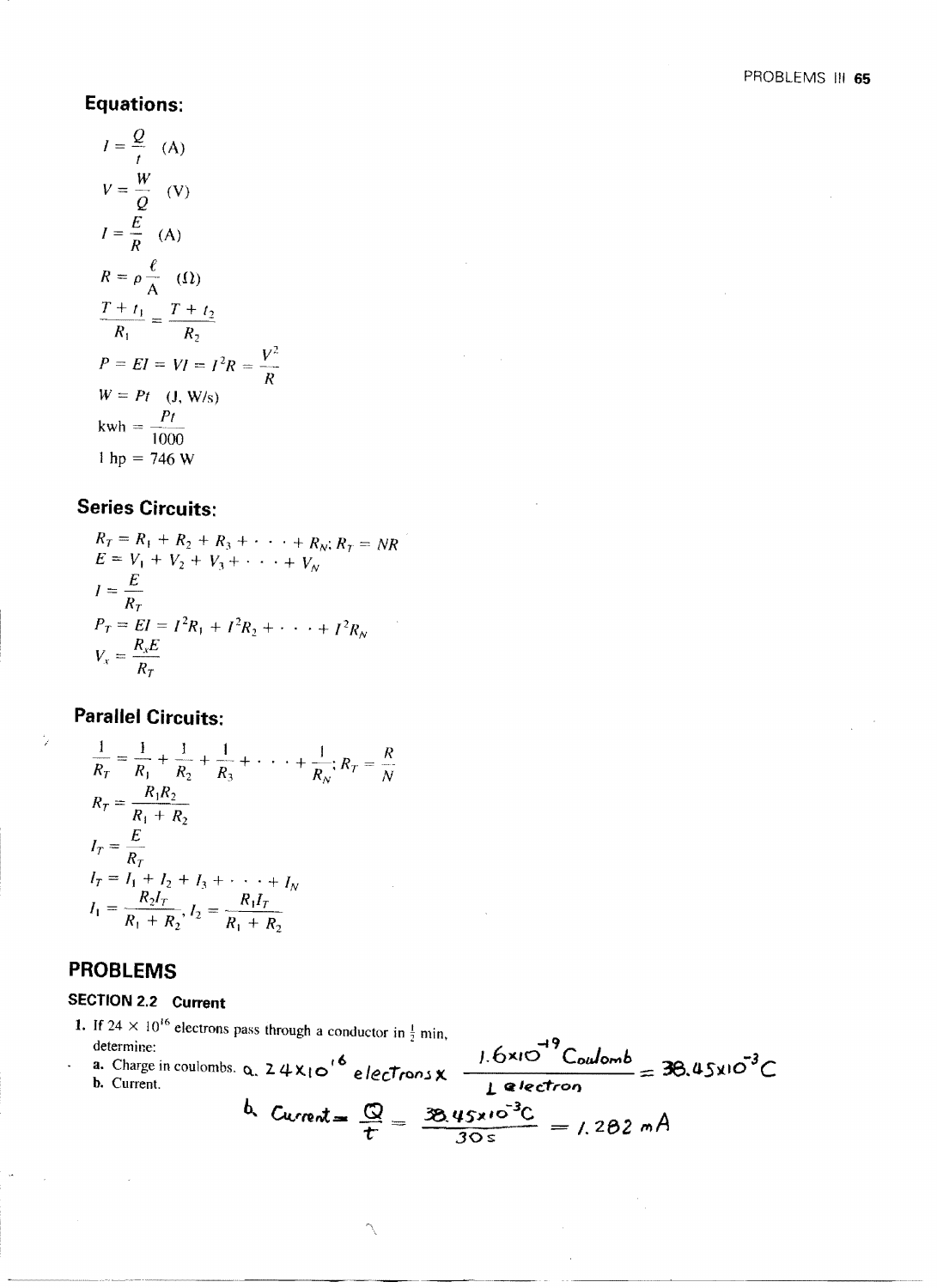3. Charge 
$$
Q =
$$
 1 $t = (16 \mu A)(105) = 160 \mu C$ 

7 (b) 
$$
0.01 f t = 0.12 i_0 = 120 \text{ m}^{\frac{1}{3}}
$$
  
\n
$$
A c m = (d m)ls \frac{2}{3} [(20 m)ls]^2
$$
\n
$$
= 14.400 \text{ CM}
$$
\n(c)  $0.1 cm = 0.03937 i_0 = 39.37 \text{ m}^{\frac{1}{3}}$   
\n
$$
A c m = (39.37) m^{\frac{1}{3}} = 1550 \text{ CM}
$$

q. 
$$
40mC \not\equiv \frac{1}{3} \text{ with } 120V \not\equiv \text{if } 120V \text{ if } 120V \text{ if } 120V \text{ if } 120V \text{ if } 120V \text{ if } 120V \text{ if } 120V \text{ if } 120V \text{ if } 120V \text{ if } 120V \text{ if } 120V \text{ if } 120V \text{ if } 120V \text{ if } 120V \text{ if } 120V \text{ if } 120V \text{ if } 120V \text{ if } 120V \text{ if } 120V \text{ if } 120V \text{ if } 120V \text{ if } 120V \text{ if } 120V \text{ if } 120V \text{ if } 120V \text{ if } 120V \text{ if } 120V \text{ if } 120V \text{ if } 120V \text{ if } 120V \text{ if } 120V \text{ if } 120V \text{ if } 120V \text{ if } 120V \text{ if } 120V \text{ if } 120V \text{ if } 120V \text{ if } 120V \text{ if } 120V \text{ if } 120V \text{ if } 120V \text{ if } 120V \text{ if } 120V \text{ if } 120V \text{ if } 120V \text{ if } 120V \text{ if } 120V \text{ if } 120V \text{ if } 120V \text{ if } 120V \text{ if } 120V \text{ if } 120V \text{ if } 120V \text{ if } 120V \text{ if } 120V \text{ if } 120V \text{ if } 120V \text{ if } 120V \text{ if } 120V \text{ if } 120V \text{ if } 120V \text{ if } 120V \text{ if } 120V \text{ if } 120V \text{ if } 120V \text{ if } 120V \text{ if } 120V \text{ if } 120V \text{ if } 120V \text{ if } 120V \text{ if } 120V \text{ if } 120V \text{ if } 120V \
$$

\n
$$
18 \times 10^{18} \text{ R} \div 35 \text{ Hz}
$$
 \n  $12 \text{ V, energy}$  \n

\n\n $18 \times 10^{18} \text{ R} \div 35 \text{ Hz}$  \n  $3 \div 0$  \n

\n\n $18 \times 10^{18} \text{ R} \div 35 \text{ Hz}$  \n  $18 \times 10^{19} \text{ C}$  \n

\n\n $Q = 18 \times 10^{18} \text{ electrons} \times \frac{1.6 \times 10^{-19} \text{ C}}{\text{electron}}$  \n

\n\n $= 2.88 \text{ C}$ \n

$$
W = V \times Q = (12V)(2.88C) = 34.6J^2
$$

13. Ohms Law 
$$
R = \frac{E}{I} = \frac{1.5V}{1.8mA} = 833.33R
$$
  
Note:  $\frac{1}{8}7.36 \frac{1}{8} \frac{1}{8} \frac{1}{1.8} \frac{1}{1.8} = 11$ 

- 2. How long will it take 1600 mC to pass through a copper conductor if the current is 0.5 A?
- 3. How much charge has passed through a conductor if the current is 16  $\mu$ A for 10 s?  $Q = \mathcal{I} \mathcal{L}$
- 4. For a current of 1 mA, how many electrons will pass a particular point in the circuit in 1 s? Write the number out in full decimal form (all the zeros). Is it a significant number for such a small current level?
- 5. Write the following quantities in the most convenient form using the prefixes in Table 2.1.

a. 0.050 A 50 mA  
\nb. 0.0004 V 0.4 m V  
\nc. 3 + 10<sup>4</sup>V 30kV 1.2 kV  
\nd. 1200 V  
\ne. 0.0000007 A 0.7
$$
\mu
$$
A  
\nf. 32.000,000 V 32 MV

- 6. What is the resistance of 1000 ft of No. 12 house wire?
- 7. What is the area in circular mils of wires having the follow-

ing diameters? **a.** 
$$
\frac{1}{32}
$$
 in=0.03725 in = 31.25 m·ls  
\nb. 0.01 ft  
\nc. 0.1 cm  
\n**b.** 0.01 cm  
\n**c.** 0.1 cm

- 8. What is the diameter in inches of wires having the following areas in circular mils?
	- a. 10,000 CM
	- $b. 625 \text{ CM}$
	- c. 50,000 CM

### SECTION 2.3 Voltage

- 9. Determine the energy expended (in joules) to bring a charge of 40 mC through a potential difference of 120 V.
- 0. What is the potential difference between two points in an electric circuit if 200 mJ of energy is required to bring a charge of 40  $\mu$ C from one point to the other?
- 1. How much energy is required to move  $18 \times 10^{18}$  electrons through a potential difference of 12 V?
- 2. How much energy is expended to maintain a current of 10 mA between two points in an electric circuit for 5 s if the potential difference between the two points is 20 mV?

### ECTION 2.5 Resistance and Ohm's Law

- 3. Determine the internal resistance of a battery-operated clock if a current of 1.8 mA results from an applied voltage 求battery的t好懂阻 of 1.5 V.
- 14. Determine the current through a soldering iron if 120 V is applied. The iron has a resistance of 18  $\Omega$ .
- 15. Find the voltage drop across a 2.2-M $\Omega$  resistor with a current of 30  $\mu$ A passing through it. What resistance would be required to limit the current to 1.5 A if the applied voltage is  $64V$ ?  $T = 1$

\n
$$
\nabla^2
$$
 \n  $\nabla^2 \mathbf{A} \cdot \mathbf{A}^2 = (22 \, \text{m}^2)(2 \, \text{m}^2)(2 \, \text{m}^2)(3 \, \text{m}^2)(3 \, \text{m}^2)(3 \, \text{m}^2)(3 \, \text{m}^2)(3 \, \text{m}^2)(3 \, \text{m}^2)(3 \, \text{m}^2)(3 \, \text{m}^2)(3 \, \text{m}^2)(3 \, \text{m}^2)(3 \, \text{m}^2)(3 \, \text{m}^2)(3 \, \text{m}^2)(3 \, \text{m}^2)(3 \, \text{m}^2)(3 \, \text{m}^2)(3 \, \text{m}^2)(3 \, \text{m}^2)(3 \, \text{m}^2)(3 \, \text{m}^2)(3 \, \text{m}^2)(3 \, \text{m}^2)(3 \, \text{m}^2)(3 \, \text{m}^2)(3 \, \text{m}^2)(3 \, \text{m}^2)(3 \, \text{m}^2)(3 \, \text{m}^2)(3 \, \text{m}^2)(3 \, \text{m}^2)(3 \, \text{m}^2)(3 \, \text{m}^2)(3 \, \text{m}^2)(3 \, \text{m}^2)(3 \, \text{m}^2)(3 \, \text{m}^2)(3 \, \text{m}^2)(3 \, \text{m}^2)(3 \, \text{m}^2)(3 \, \text{m}^2)(3 \, \text{m}^2)(3 \, \text{m}^2)(3 \, \text{m}^2)(3 \, \text{m}^2)(3 \, \text{m}^2)(3 \, \text{m}^2)(3 \, \text{m}^2)(3 \, \text{m}^2)(3 \, \text{m}^2)(3 \, \text{m}^2)(3 \, \text{m}^2)(3 \, \text{m}^2)(3 \, \text{m}^2)(3 \, \text{m}^2)(3 \, \text{m}^2)(3 \, \text{m}^2)(3 \, \text{m}^2)(3 \, \text{m}^2)(3 \, \text{m}^2)(3 \, \text{m}^2)(3 \, \text{m}^2)(3 \, \text{m}^2)(3 \, \text{$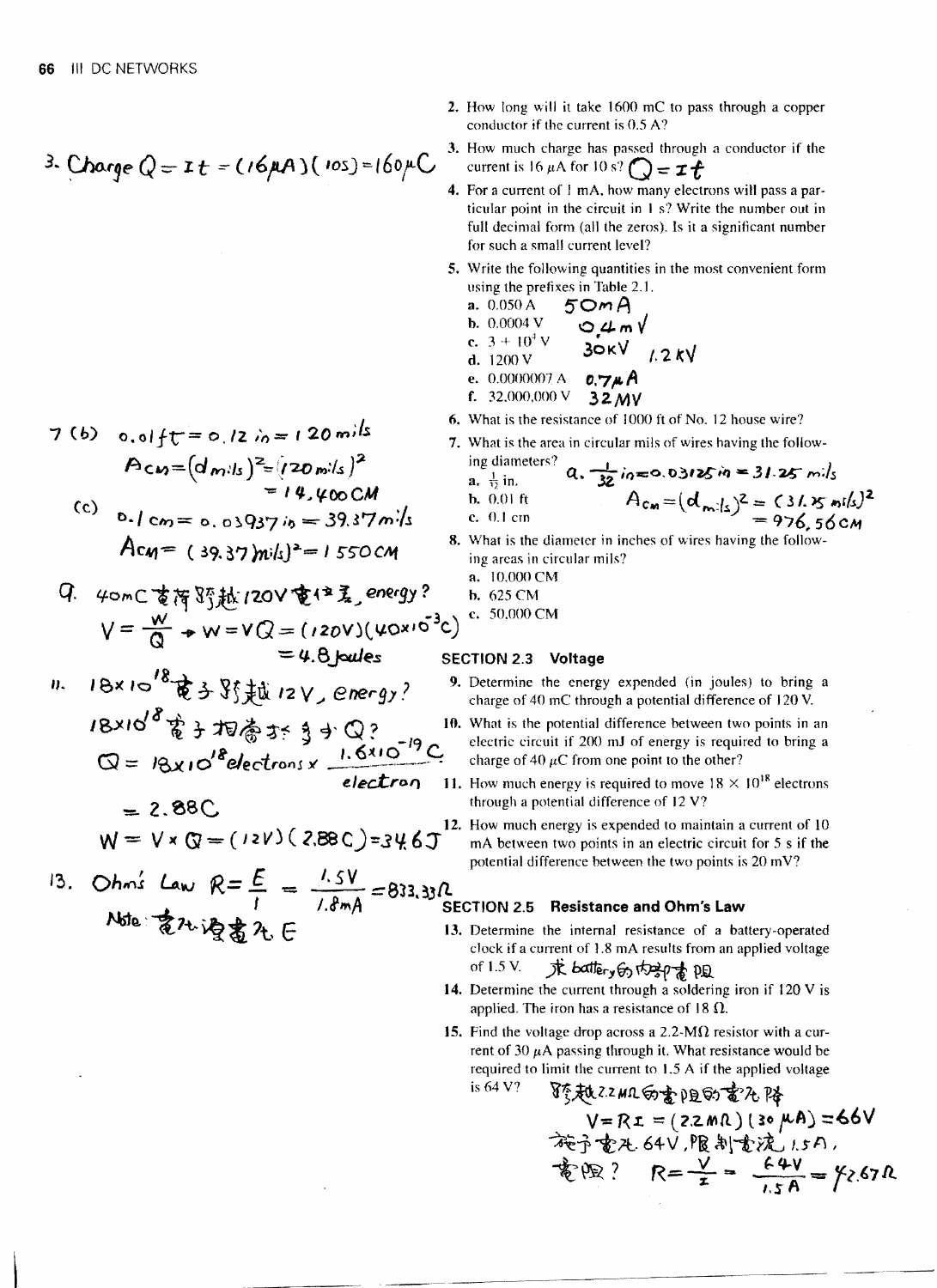- **16.** Determine the resistance of 50 ft of  $\frac{1}{16}$ -in.-diameter copper wire.
- 17. Calculate the resistance of 600 ft of No. 14 wire using \$14 5 1000 ft, 2.525 R. Table 2.2.
- 18. Determine the diameter (in inches) of a copper inductor having a length of 200 ft and a resistance of 0.2  $\Omega$ .
- 19. What is the resistance of 1 mi of No. 12 house wire? How does it compare with the resistance of  $1 k\Omega$  connected to the end of the conductor?
- **20.** If the resistance of a copper conductor is 2  $\Omega$  at room temperature ( $T = 20^{\circ}\text{C}$ ), what is its resistance at 100°C (the boiling point of water)?
- 21. At what temperature will the resistance of a No. 8 copper wire double if its resistance at  $T = 20^{\circ}\text{C}$  is 1  $\Omega$ ?
- 22. If the resistance of a copper conductor 400 ft long is 10  $\Omega$ at room temp. ( $T = 20^{\circ}\text{C}$ ), what is its resistance at  $-20^{\circ}\text{C}$ .
- 23. a. Determine the resistance of a molded composition resistor with the following color bands: first: red; second:
- red; (third) brown; fourth: gold. brow **Let** b. Indicate its expected range of values. gold
- 24. Determine the color bands of a 100-k $\Omega$  resistor with a tolerance of 5%.
- 25. Determine the color bands of a 3.952 resistor with a tolerance of 10%.  $39x10^{-1}$

#### **SECTION 2.6 Power, Energy, Efficiency**

- 26. Determine the power delivered by a 12-V battery at a current drain of 240 mA.
- 27. Calculate the power dissipated by a 2.2-k $\Omega$  resistor having  $\rho_{\text{CME}} = \mathbb{I}^2 R = (4 \pi A)^2 (2.2 \kappa \Omega) = 35.2 \text{ mW}$ <br>a current of 4 mA passing theoretic a current of 4 mA passing through it.
- 28. A 280-W television set is connected to a 120-V outlet. Determine the current drawn by the set.
- 29. Determine the total energy dissipated by a 1400-W toaster  $W = Pt = (1400W)(210s) = 294kJ$ used for 3.5 min.
- 30. Calculate the cost of using the following appliances for the indicated time period if the unit cost is 9 cents/kWh.
	- 下列認得托能= Gx GoWXGh+8WX24h/dx3od+160WX4.5h a. Six 60-W bulbs for 6 h.
	- $+5000 \text{W} \times \frac{3}{4} \text{h}$ **b.** 8-W clock for 30 days  $(1 \text{ month})$ . c. 160-W television set for 4 h 30 min.
	- d. 5000-W clothes dryer for 45 min.
- $(31)$ 31. Determine the cost of using an 8-W night light for 1 year (365 days) if the cost is 9 cents/kWh.
- 32. How long can we use a welding unit for \$1.00 if the unit draws 14 A at 220 V and the cost is 9 cents/kWh?
- 33. Determine the applied power of a system that has an output power of 320 W and an efficiency of 86%.
- 34. a. A 2.2-hp motor has an input power demand of 2400 W. Determine its efficiency.
	- **b.** If the applied voltage is  $120$  V, find the input current. c. What is the power lost in the energy transfer (in watts)?

(a) Output Power P<sub>0</sub> = 2.2 hp = 2.2 hp×746 w/hp  
\n
$$
M = \frac{P_o}{P_L} = \frac{1.641.2W}{2400W} = 68.4\%
$$
\n(b) P<sub>L</sub> = 2400 W = E × 1 = (120V) x  $\rightarrow$  Z =  $\frac{2400W}{120V} = 20$  A

**EDite**, Spott 63 wire,  $\frac{1}{6}$  PEL SOOft x  $\frac{2.525R}{1000ft}$  = 1.515R

$$
\begin{array}{l}\n\text{#12.} \frac{1}{\Theta} 1000 \, \text{1.588R} \\
\text{(3.1)} \frac{1}{\Theta} 1000 \, \text{1.588R} \\
\text{(4.1)} \frac{1}{\Theta} 1000 \, \text{1.588R} \\
\text{(5.28)} \frac{1}{\Theta} 1000 \, \text{1.588R} \\
\text{(6.1)} \frac{1}{\Theta} 000 \, \text{1.588R} \\
\text{(7.1)} \frac{1}{\Theta} 000 \, \text{1.588R}\n\end{array}
$$

 $1 - 000$ 

$$
1 year = 365 days = 8760 h
$$
  
\n
$$
\overline{3} \overline{4} \overline{t} \overline{8} \overline{t} W = \frac{\rho_t}{1000} = \frac{8w \times 8760 h}{1000} = 70.08 kW h
$$
  
\n
$$
Cost = W \times 9 \text{ cents} /_{K}Wh
$$
  
\n
$$
= (70.08 kWh) \times (9 \text{ cents} /_{K}Wh)
$$
  
\n
$$
= 630.72 g
$$

- $(33)$  $\eta = 86\%$  $\frac{P_o}{\phi}$  +  $\beta_c = \frac{P_o}{\phi} = \frac{320W}{\phi B6} = 372.09W$
- (9)  $P_{\text{Duse}}$   $\Delta_{\text{BS}} = P_1 P_0 = 758.8 \text{ W}$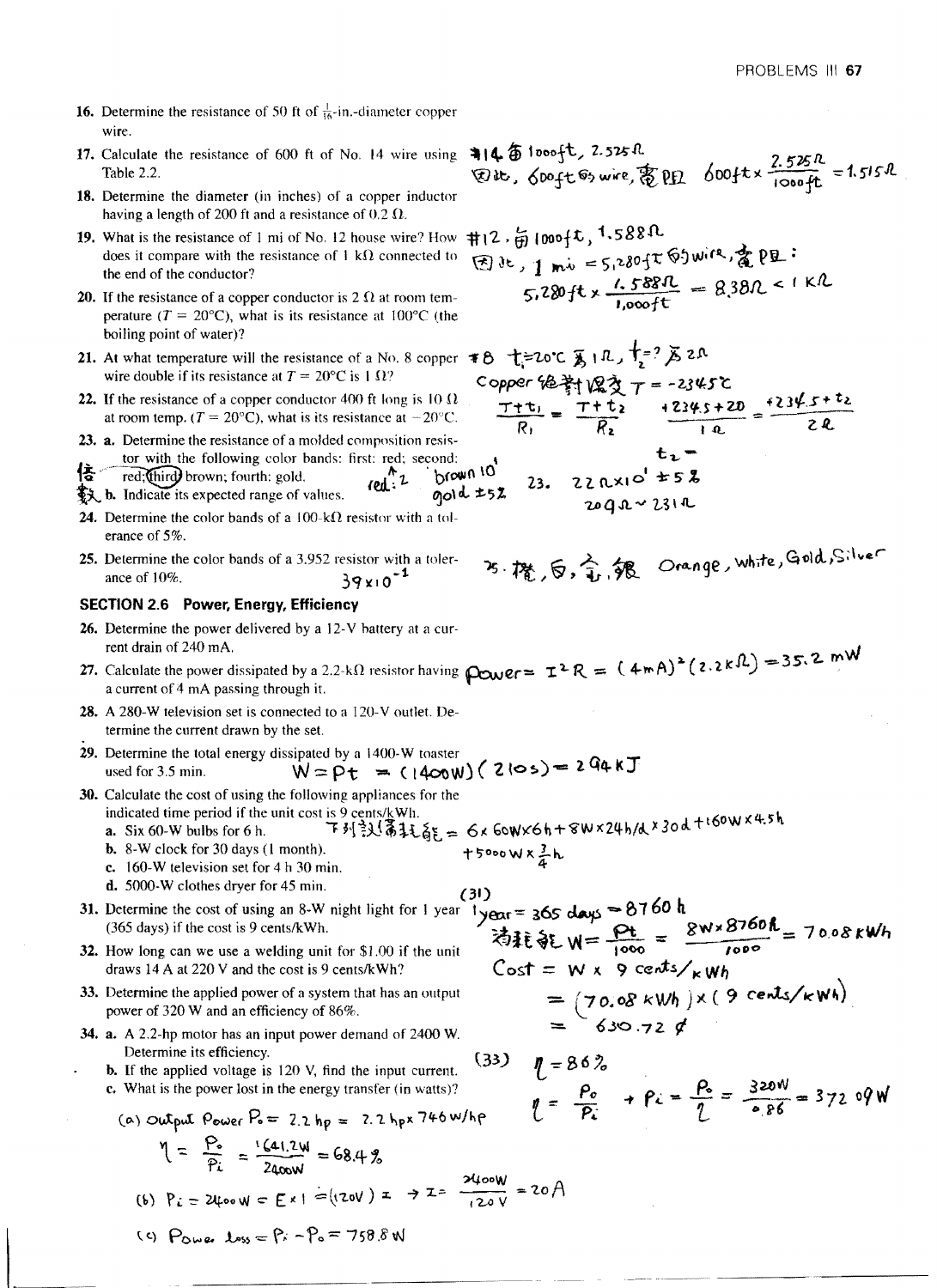(a) 
$$
\overline{6}
$$
 3 $\sqrt{5}$  5 $\sqrt{5}$  6 $\sqrt{2}$  1 $\sqrt{2}$  2 $\sqrt{5}$  6 $\sqrt{6}$  1 $\sqrt{1}$  1 $\sqrt{3}$  = (0.9) $\sqrt{3}$  = 72.92

(b) 2個1:902的复发与1個1=202 的系统速接

$$
\eta_{\tau} = (0.9)^2 (0.2) = 16.22
$$

- 35. The total efficiency of systems in cascade (one following the other) is the product of the individual efficiencies. With this in mind:
	- a. What is the total efficiency of three systems in cascade with efficiencies of 90% each?
	- b. What is the total efficiency of three systems in cascade if two have an efficiency of 90% and one has an efficiency of 20%?
	- c. What conclusions can you draw from the results for parts (a) and (b)?

### **SECTION 2.8 Series Dc Networks**

36. Find the total resistance of the networks in Fig. 2.55.





FIG. 2.55

37. Determine  $R_1$  for the networks in Fig. 2.56.

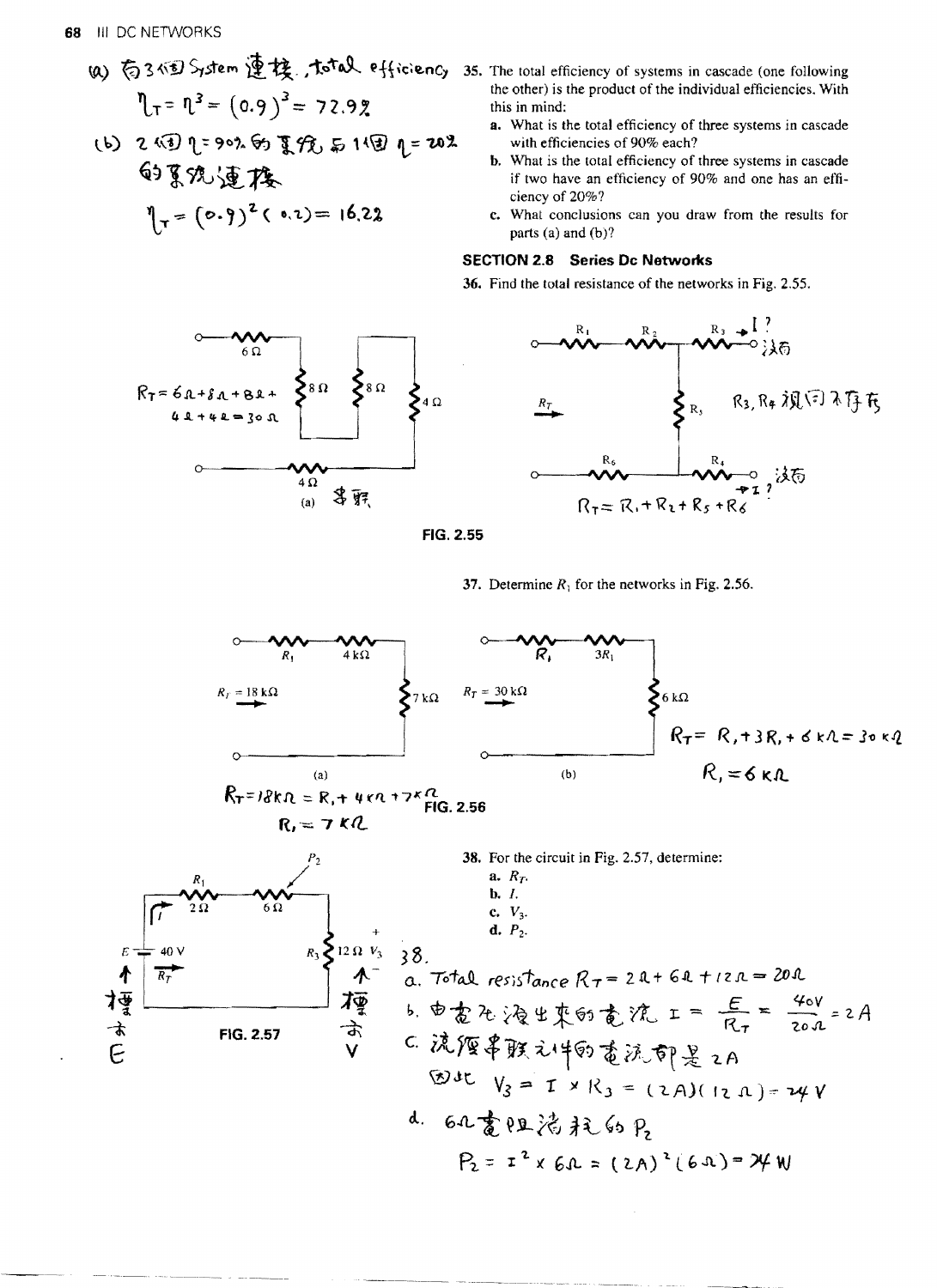$V_2 = 28V$ 

39. Determine the unknown quantities for the networks in Fig.  $2.58.$ 。中日20 R3的Power 16W石高恒110.求帝况工、P=I2R3.エ=ZA

 $-V_2 = 12 V +$ 

$$
R_{T} = R_{1} + R_{2} + R_{3}
$$
\n
$$
= H \cdot R
$$
\n
$$
= I \times R_{T}
$$
\n
$$
= (2A)(H_{A})
$$
\n
$$
= 2Z V
$$
\n
$$
= 2Z V
$$
\n
$$
= 2 \times R_{1} = 8V/LA = 4R
$$

2.59 using Kirchhoff's voltage law.

 $\frac{1}{2}$  16 V

 $E^+$ 

 $16V - 5V + 12V - V_3 = 9$ 

 $V_3 = 23V$ 

 $V_5 = V_2 = 23V$ 

 $V_4 = 16V - 5V = 11V$ 

FIG. 2.58

 $\begin{matrix} \overbrace{R_1^2} & R_2 \\ R_3 & \overbrace{R_3} \\ R_4 & \overbrace{R_4} \end{matrix}$   $\begin{matrix} 1 \\ R_1 \\ R_2 \end{matrix}$   $\begin{matrix} 1 \\ R_2 \\ R_3 \end{matrix}$   $\begin{matrix} 1 \\ R_3 \end{matrix}$  $\frac{1}{20}$  v  $\frac{1}{20}$  $\overline{E}$  . ● Pシス向要无降にV  $(b)$ 由电流方向下 **液逼查浼 ==3A,求R,≥4l**  $R_T = R_1 + R_2 + R_3 = 17a$ 列戻 にっと 40. Determine the unknown voltages for the circuits in Fig.  $0 \n\in \mathbb{R} - 20V = R_T \times I$ 苦を浪示向反遇来 +  $V_1$  = 16 V -- 1323 14  $\rightarrow$  20V- $E_2 = R_7 \times I$  $V_2$ 40 V E  $V_3 = E = 40V$  $E - 16V - V_2 + 4V = 0$ 4 V



41. Determine the voltages  $V_3$  and  $V_4$  using the voltage-divider rule for the network in Fig. 2.60.

 $+ V_1 = 5 V -$ 

-ọ.

 $V_4$ 

 $(a)$ 

$$
\frac{1}{2} \sqrt{3} \sqrt{3} \sqrt{3} \sqrt{3} = E \times \frac{R_3}{R_1 + R_2 + R_3}
$$
  

$$
V_4 = E \times \frac{R_3 + R_3}{R_1 + R_2 + R_3}
$$

42. Determine  $R_2$  for the given voltage level for the network in Fig. 2.61 using the voltage-divider rule.

$$
V_2 = \frac{R_2}{R_1 + R_2} E + R_2 = 6 kR
$$



 $(b)$ 





FIG. 2.61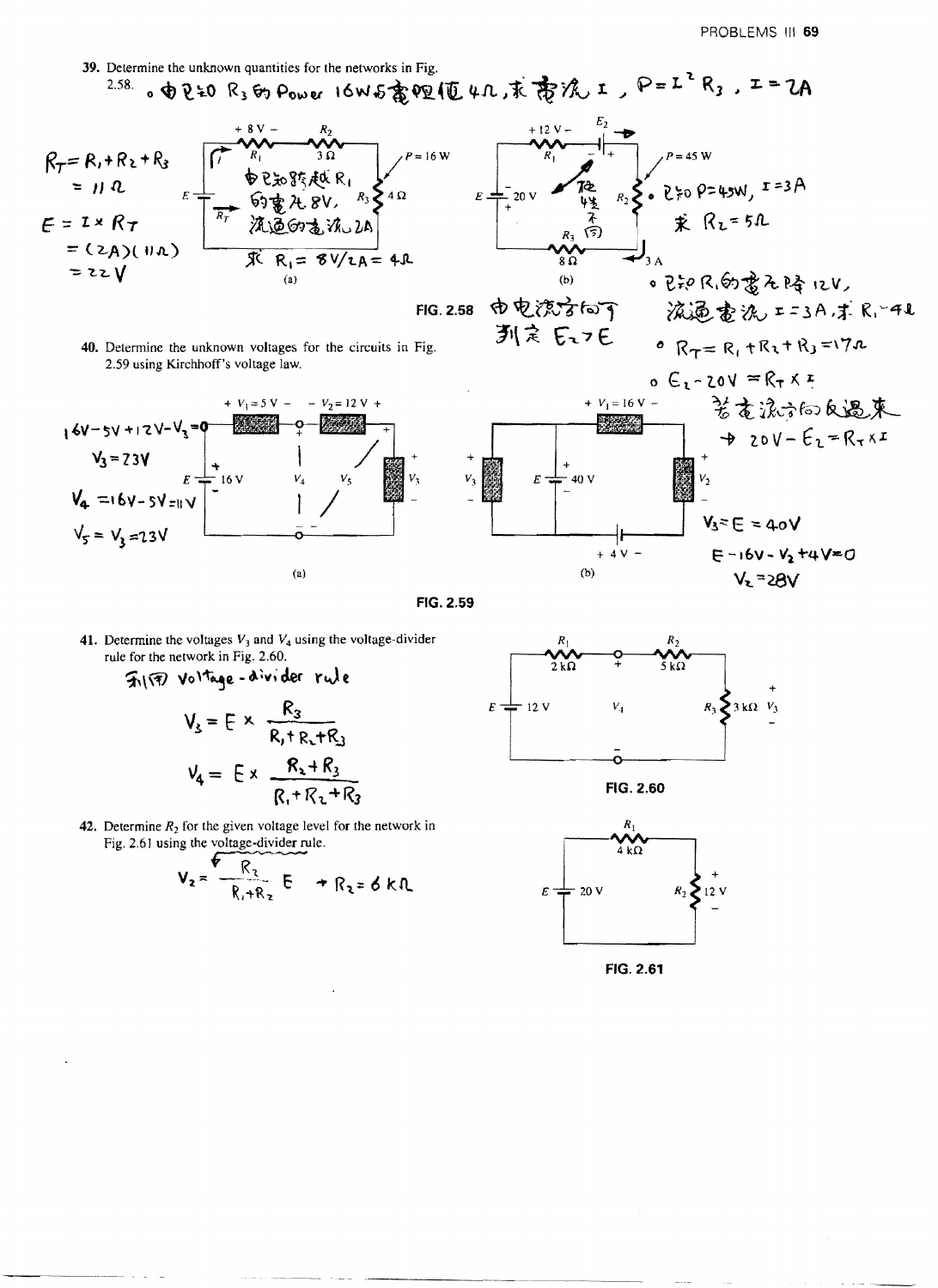

#### **SECTION 2.10 Parallel Dc Networks**

44. Determine the total resistance of the networks in Fig. 2.63.



45. Determine  $R_1$  for the networks in Fig. 2.64.

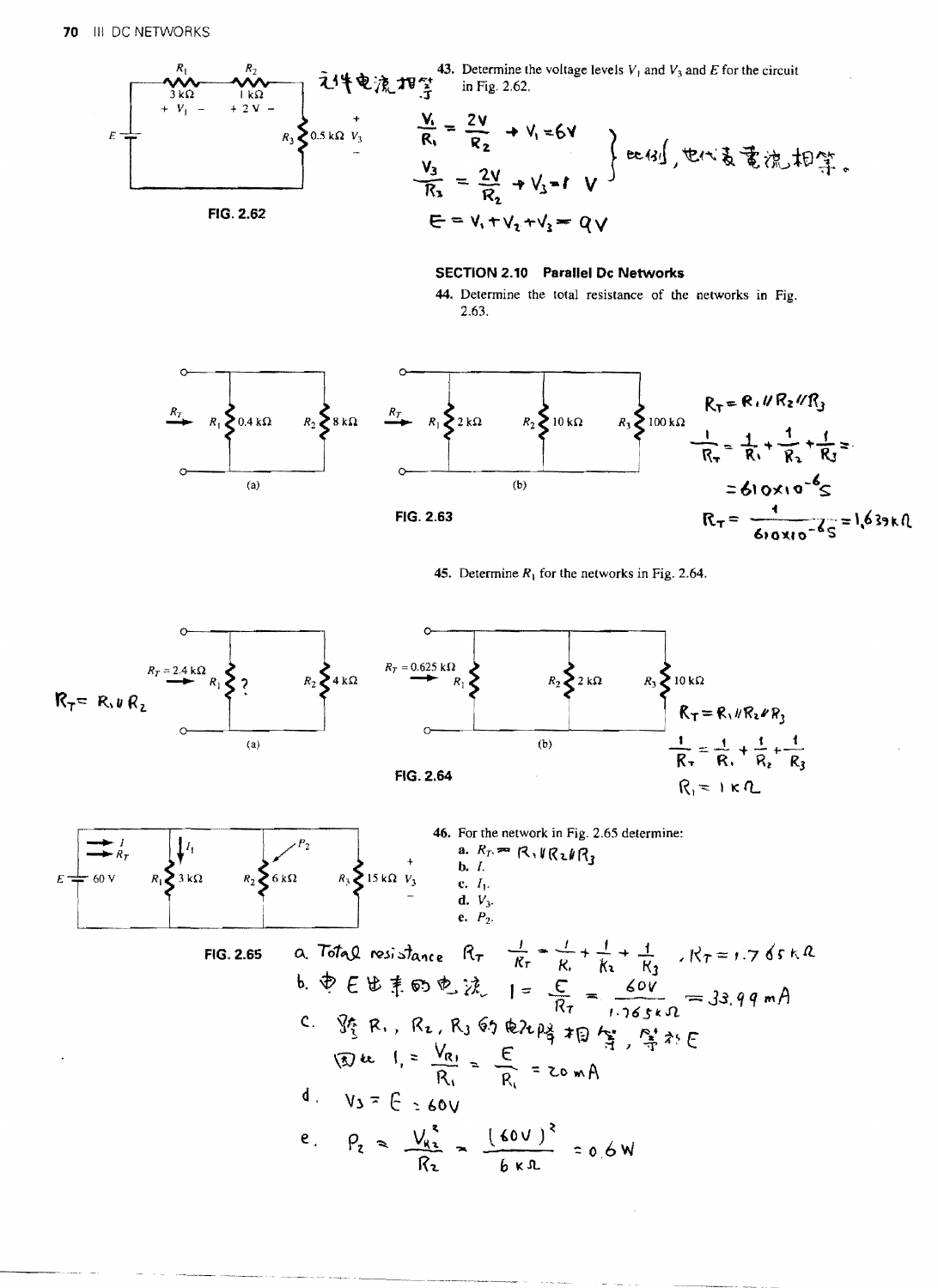

FIG. 2.67